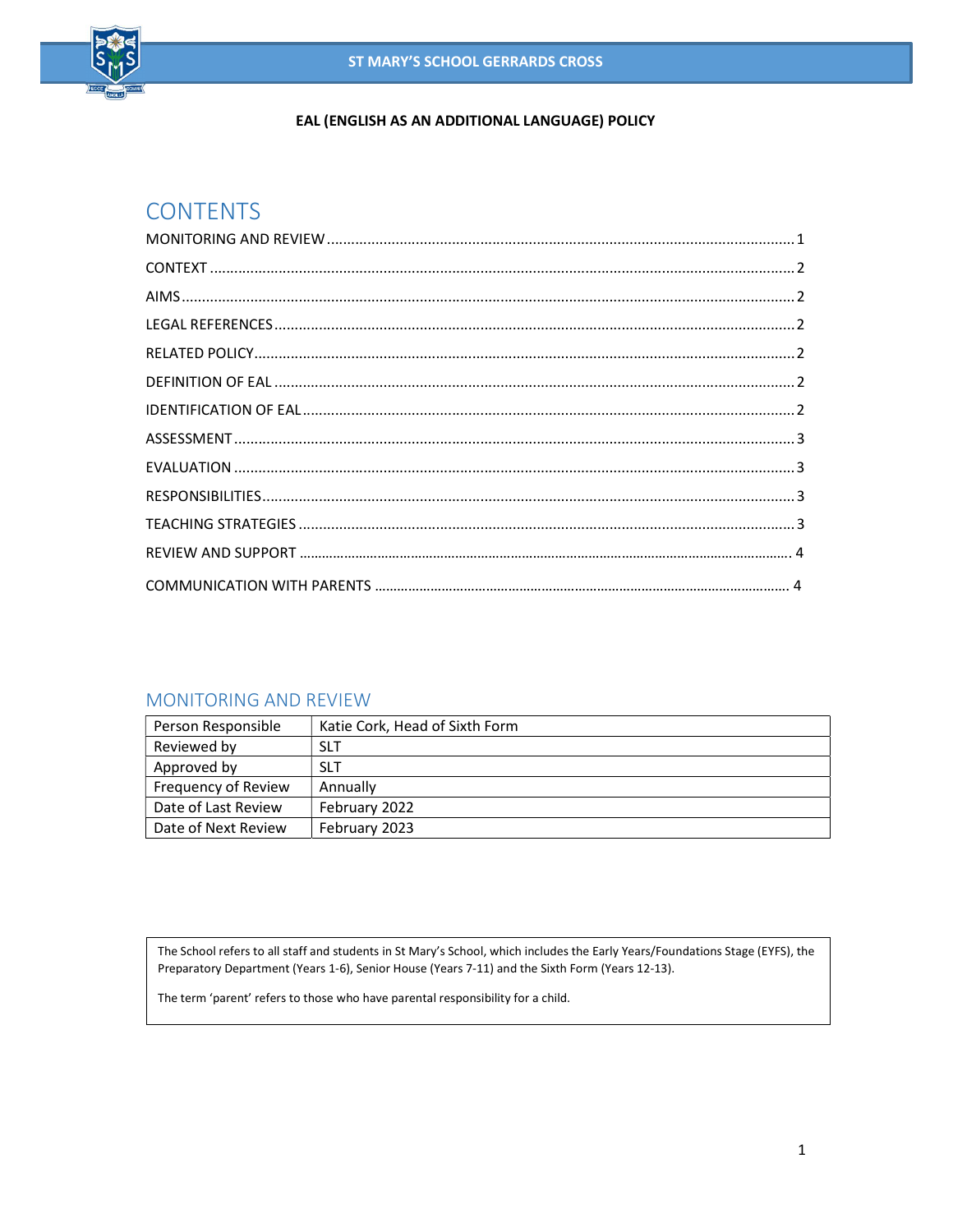

## CONTEXT

At St Mary's School the progress, achievements, attitudes and well-being of all our students are important. We encourage all our students to achieve the highest possible standards, taking account of each child's life experiences and individual needs.

We do on occasion, admit students for whom English is not their first language, although they will have a good degree of fluency in English, and for whom we need to make special arrangements and adjustments to enable them to fully access our curriculum. However, we acknowledge that these students have skills and knowledge about language similar to monolingual English speaking students and that their ability to participate in the full curriculum may be in advance of their communicative skills in English.

## AIMS

In order to fully integrate students for whom English is an additional language we aim to:

- Support teachers by ensuring that they are aware of the EAL student's needs and so raise their achievements by providing a differentiated curriculum
- Give EAL students immediate and maintained access to the whole curriculum
- Ensure that EAL students hear and speak good models of English and so proceed to reading and writing of such
- Provide support/withdrawal sessions for EAL students and to provide additional tuition with a private tutor as required
- Ensure awareness of the child's home language in order that we can value her cultural and linguistic background; an appreciation that language is part of our identity
- Provide appropriate resources for EAL learners
- Regularly assess EAL learners' ability to access the curriculum

### WIDER REFERENCES

This policy operates within a wider national policy framework, which includes:

- The Education Act 1996
- The Equality Act 2010
- The Children and Families ACT 2014,
- END Regulations 2014
- SEND Code of Practice 2015

### RELATED POLICY

This policy should be read in conjunction with St Mary's School:

- Equal Opportunities Policy
- **•** Admissions Policy

## DEFINITION OF EAL

EAL students are identified as such because they speak a different language at home or have a different first language. However, a child may have a regular and ongoing exposure to another language not including languages learned in school.

### IDENTIFICATION OF EAL

Parents are asked to identify their children's needs on application to the school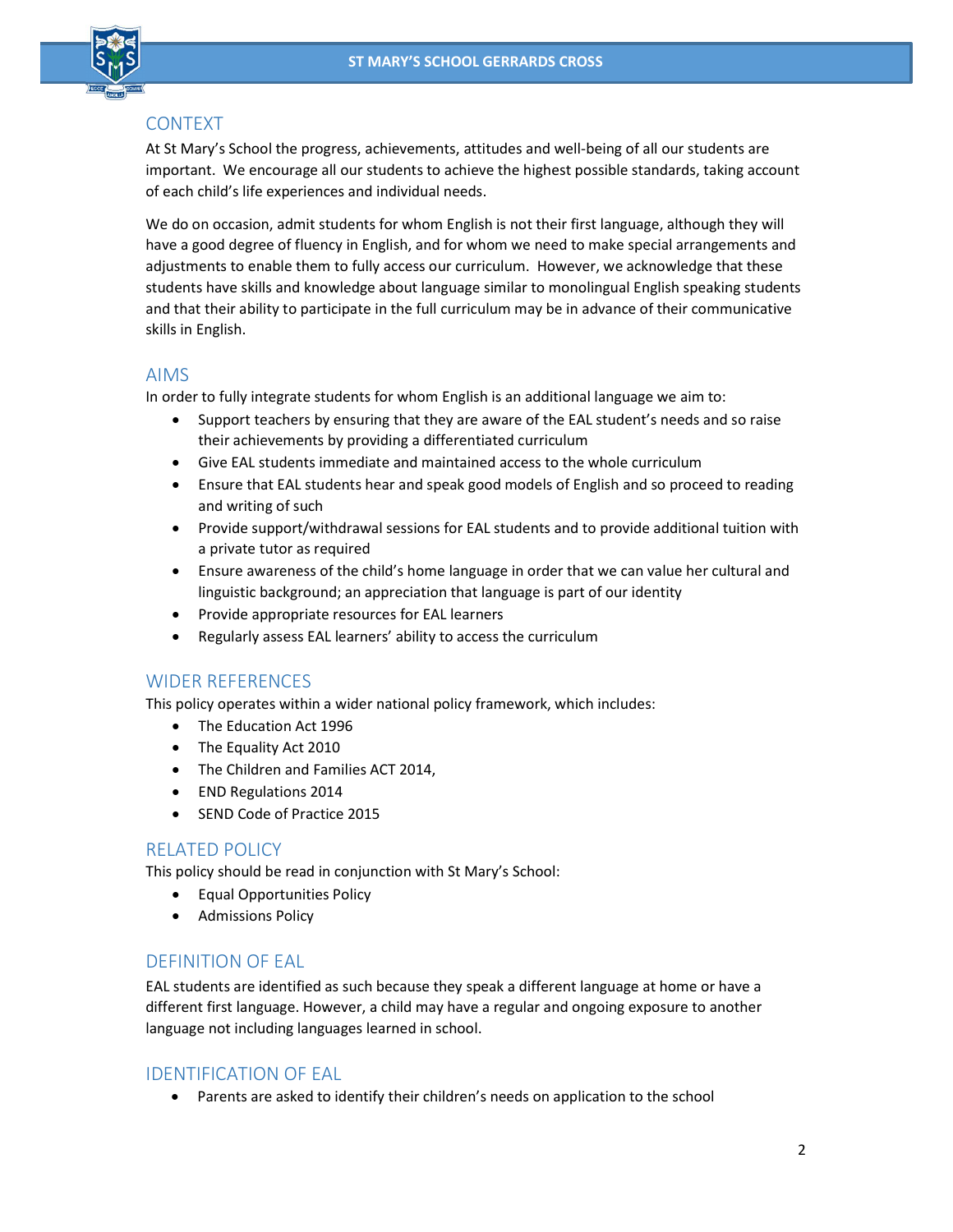

- The class teacher identifies needs as a result of observation and assessment. The assessment and planning for EAL is ongoing
- Using information from the previous school setting (if applicable)
- Baseline assessment
- Foundation stage profile information

Students who are identified as EAL have this information recorded on the school information management system and are recorded on the EAL Register. The EAL Register includes information about the appropriate provision the student should be provided.

EAL is not the same as SEND and conversely the two are not mutually exclusive. Should an EAL student be assessed as SEND they will have equal access to support for learning through LEAPS.

#### ASSESSMENT

Many students will develop the ability to communicate conversationally quickly. However, the complexity of academic studies and testing requires more detailed language acquisition which can take up to ten years to acquire.

- Assessment is formative and based upon ongoing recording of attainment and progress in line with agreed school procedures
- Assessments are checked for cultural bias and action is taken to either support the student or remove the bias
- Assessment scores are reviewed with sensitivity during initial language acquisition

#### EVALUATION

All student progress at St Mary's school is carefully monitored and analysed. In light of this, the EAL provision is carefully reviewed and evaluated to ensure comprehensive and inclusive provision.

#### RESPONSIBILITIES

In Senior House, EAL provision is the responsibility of the Head of Sixth Form and in the Prep Department it is the responsibility of the Head of Prep. They will ensure that the EAL register is updated and accurate, that sufficient provision is provided for the students and that they have access to the curriculum.

#### TEACHING STRATEGIES

The school will develop all EAL students abilities both within the context of their subject and more generally with their English language progression. All staff are responsible for the development of the students and should be aware of the needs of individual learners and plan their teaching in accordance with those needs.

This may take the form of:

- Differentiated materials
- Scaffolding use of language, particularly in longer writing tasks
- Modelling answers and good use of language
- Encouraging use of electronic devices for the purpose of translation and research
- Helping to explain English idioms and phrases that may not translate directly
- The use of a bilingual dictionary
- The use of in-class support
- IEP if required